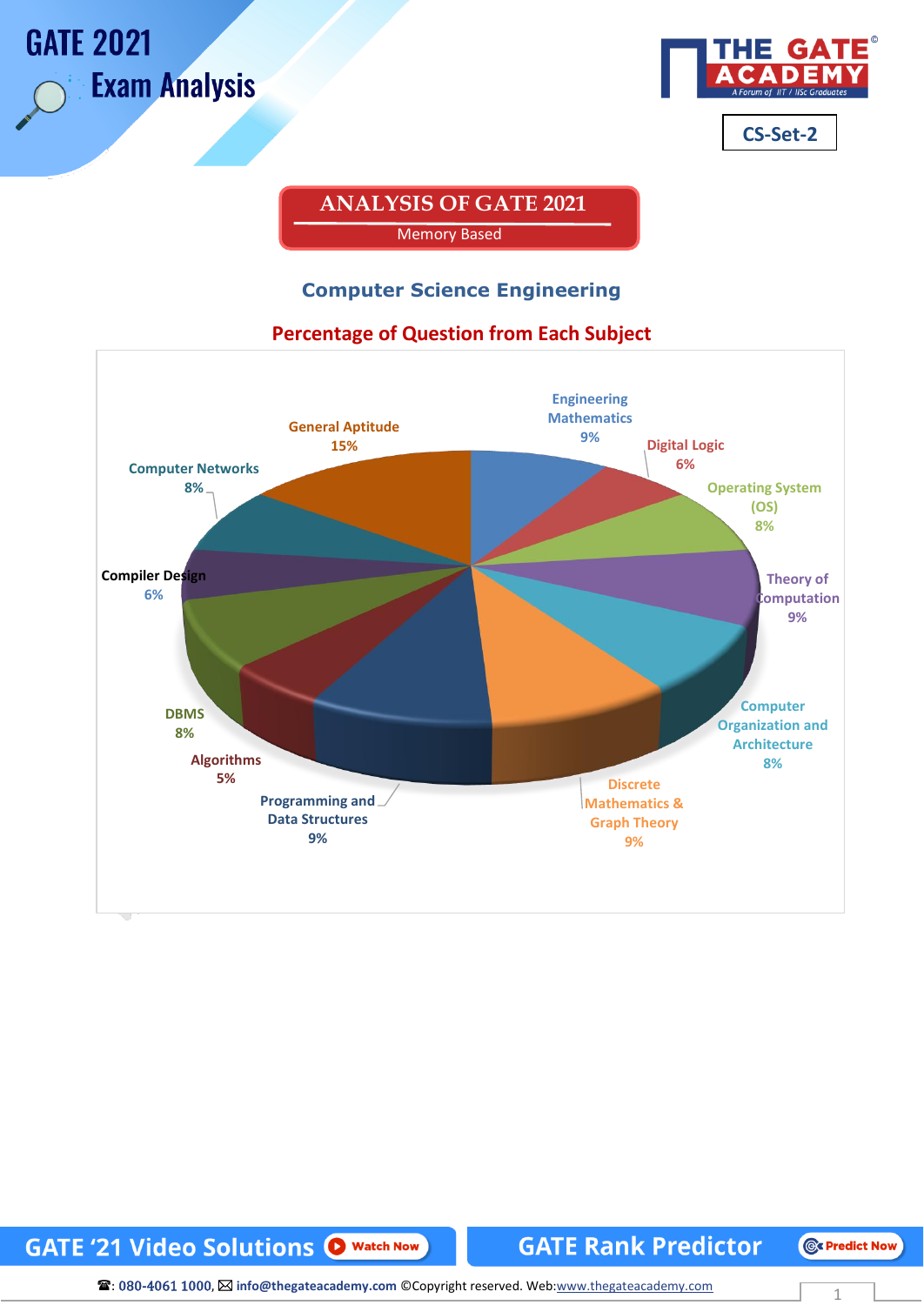**GATE 2021** 

**Exam Analysis** 



#### **CS ANALYSIS-2021\_Feb-13\_ Afternoon**

| <b>SUBJECT</b>                                                     | No. of<br>Ques.        | <b>Topics Asked in Paper (Memory Based)</b>                                      |
|--------------------------------------------------------------------|------------------------|----------------------------------------------------------------------------------|
| <b>Engineering</b><br><b>Mathematics</b>                           | 6                      |                                                                                  |
| <b>Digital Logic</b>                                               | $\overline{4}$         | Number System Conversions,                                                       |
| <b>Operating System</b><br>(OS)                                    | 5                      | <b>Multilevel Paging</b>                                                         |
| Theory of<br>Computation                                           | 6                      | Regular grammar/expression                                                       |
| <b>Computer</b><br>Organization and<br>Architecture                | 5                      |                                                                                  |
| <b>Discrete</b><br><b>Mathematics &amp;</b><br><b>Graph Theory</b> | 6                      |                                                                                  |
| <b>Programming and</b><br><b>Data Structures</b>                   | 6                      |                                                                                  |
| <b>Algorithms</b>                                                  | 3                      |                                                                                  |
| <b>Database</b><br><b>Management</b><br><b>System</b>              | 5                      | Schema refinement and Normal forms, Transaction on<br><b>Concurrency Control</b> |
| <b>Compiler Design</b>                                             | $\overline{4}$         |                                                                                  |
| <b>Computer</b><br><b>Networks</b>                                 | 5                      |                                                                                  |
| <b>General Aptitude</b>                                            | 10                     | Ratio                                                                            |
| <b>Total</b>                                                       | 65                     |                                                                                  |
| <b>Faculty Feedback</b>                                            | MCQ-34, NAT-18, MSQ-13 |                                                                                  |

**GATE '21 Video Solutions @ Watch Now** 

**GATE Rank Predictor**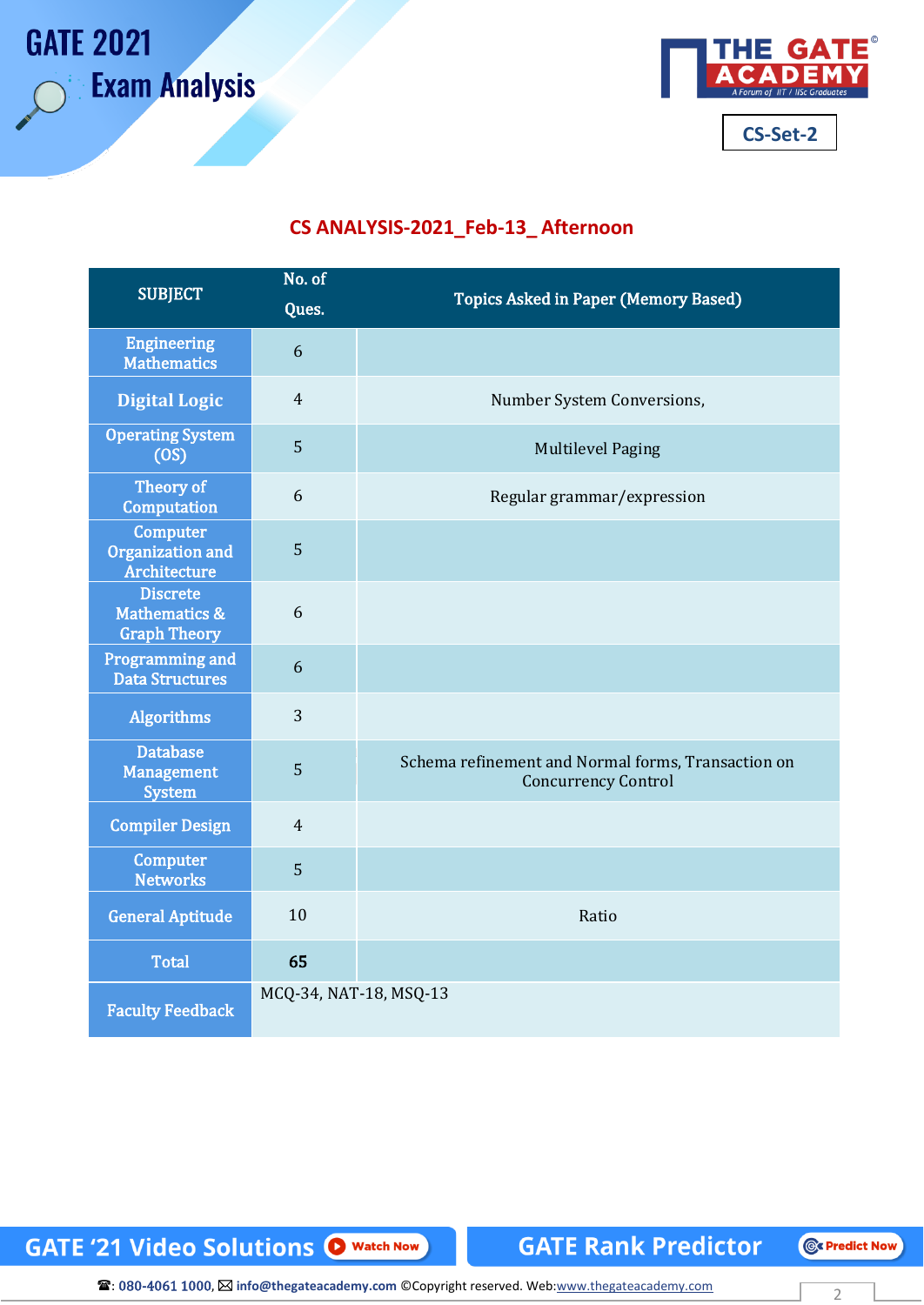



### GATE 2021 Examination\* (Memory Based)

Computer Science Engineering

Test Date: 13th Feb 2021

Test Time: 3-00 pm to 6-00 pm

Stream Name: Computer Science Engineering

## General Aptitude

- - (A) as well as
	- (B) as worse as
	- (C) as better as
	- (D) as good as
	- **[Ans. D]**
- 1. Gita plays guitar \_\_\_\_\_\_\_\_ her sister.<br>
(A) as well as<br>
(B) as worse as<br>
(C) as better as<br>
(D) as good as<br> **[Ans. D]**<br>
2. Pen: write: knife:: ....<br>
From above results what will be the result in<br>
(A) Cut<br>
(B) Blunt<br>
(C) 2. Pen: write: knife:: .... From above results what will be the result in
	- (A) Cut
	- (B) Blunt
	- (C) Vegetable
	- (D) Sharp
	- **[Ans. \*]**
- 3. 3:13:6 total student in three class If 18 more added in each The ratio become 15:35:21 What was the total number of students in beginning? **[Ans. \*]**
- 4.  $\left(x \frac{1}{2}\right)$  $\left(\frac{1}{2}\right)^2 - \left(x - \frac{3}{2}\right)$  $\left(\frac{3}{2}\right)^2 = x + 2$  $x = ?$ **[Ans. \*] Range: 4 to 4**
- 5. If cos θ in degree, angle between longest diagonal of cube. What is the value of θ?
	- (A) 1/2
	- (B)  $1/\sqrt{2}$
	- (C) √3/2
	- (D) 3/2
	- **[Ans. \*]**

**GATE'21 Video Solutions O Watch Now** 

**GATE Rank Predictor** 

**CE Predict Now**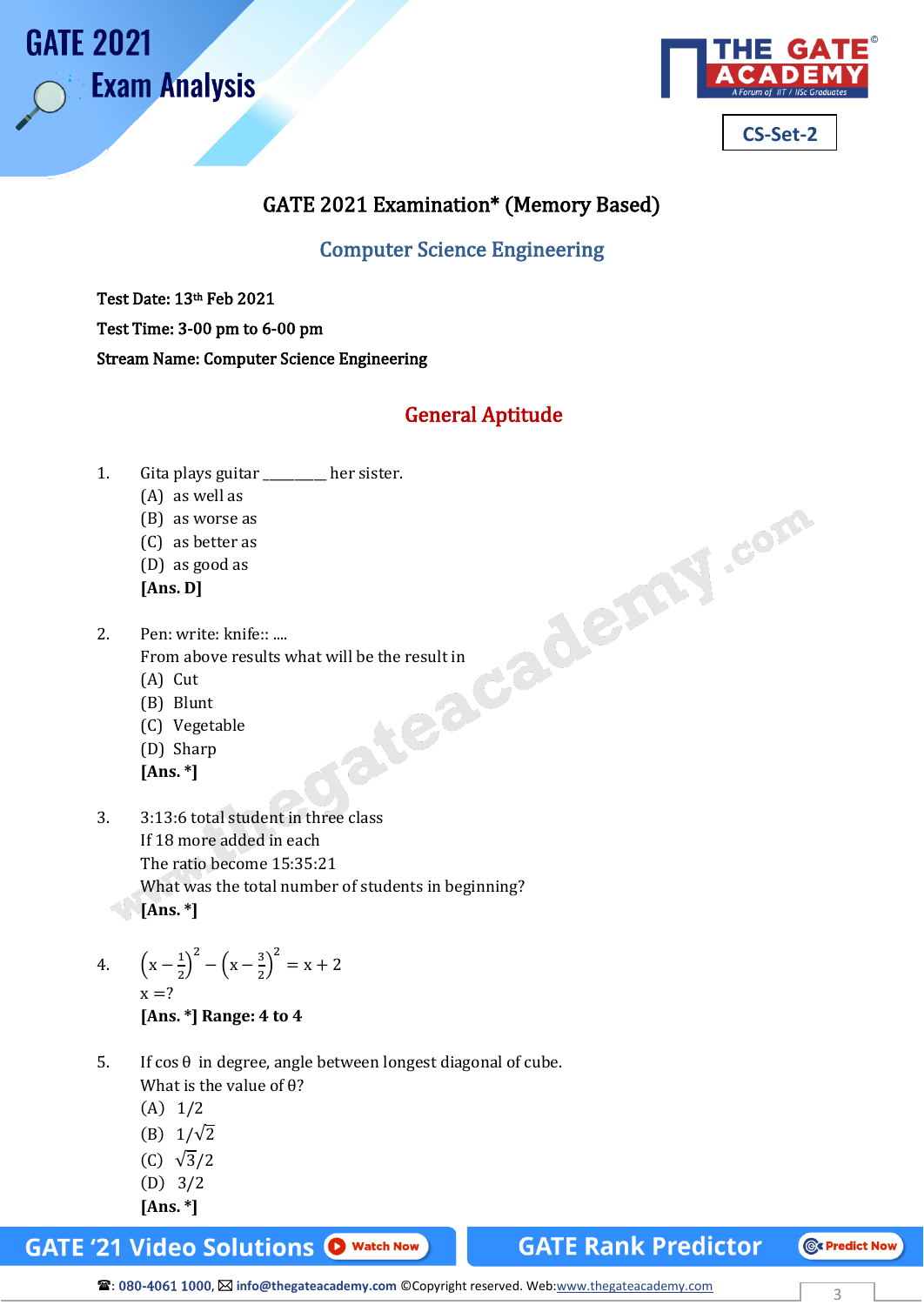



- 6. I play piano \_\_\_\_\_\_\_\_\_\_\_\_ my sister
	- (A) as well as
	- (B) as worse as
	- (C) as better as
	- (D) as nicest as
	- **[Ans. D]**
- 7. Find out from amongst the four alternatives as to how the pattern would appear when the transparent sheet is folded at the dotted line.



- 2. Which are of the following which are of the following is not I.C. representation of
	- (A) Symbol task
	- (B) CFG
	- (C) AST
	- (D) AC
	- **[Ans. A,B]**

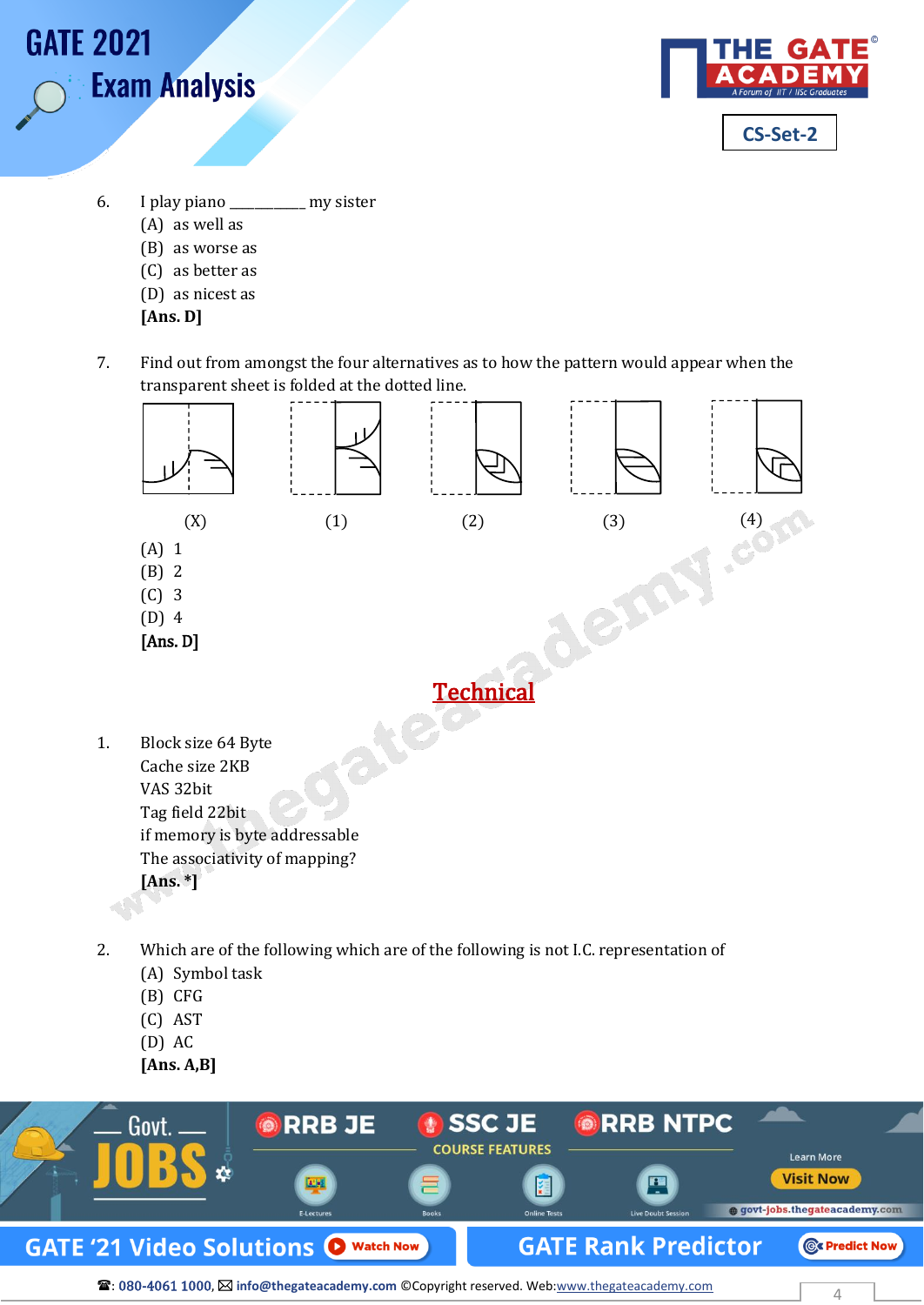

- 3. Which of the following FDS can be inferred  $P \rightarrow QR$ , RS  $\rightarrow T$ 
	- $(A)$   $P \rightarrow R$

**Exam Analysis** 

**GATE 2021** 

- $(B)$  P  $\rightarrow$  S
- $(C) S \rightarrow T$
- $(D)$  P  $\rightarrow$  Q
- **[Ans. \*]**
- 4. For the given Schedule S for transaction  $T_1$ ,  $T_2$ ,  $T_3$ S:  $R_2(y)$ ,  $R_3(z)$ ,  $R_1(t)$ ,  $w(x)$ ,  $R_2(z)$ ,  $w_2(y)$ ,  $R_3(x)$ ,  $w_3(2)$ Check for conflict serializable. **[Ans. \*]** Conflict serializable.
- 5. Worst case time complexity recursive binary search algorithm for n elements of a sorted array.
- 6. In a binary search tree (in worst case). What are the number of comparisons?
	- 1. θ(n) 2.  $\theta(\log n)$  $[Ans. *]$   $\theta(\log n)$
- 7. BST T, time to find element smaller than maximum element in T?
	- (A) O(n)
	- (B) O(1)
	- $(C)$  O(n log n)
	- $(D)$   $O(log n)$
	- **[Ans. A]**
- 8. If  $(0.1101)_2 = (0.8 \text{ x y } 5)_{10}$  then the decimal value of x + y is\_\_\_\_\_\_\_\_\_\_\_ **[Ans. \*]Range: 3 to 3**
- 9. Page size =  $4kB = 2^{12}$  $PTE = 8B$ 39 bits **[Ans. \*]**
- 10. Identify regular expression that generated all strings over  $\Sigma = \{a, b\}$  where number of a's is divisible by 3. **[Ans. \*]**

**GATE '21 Video Solutions O** Watch Now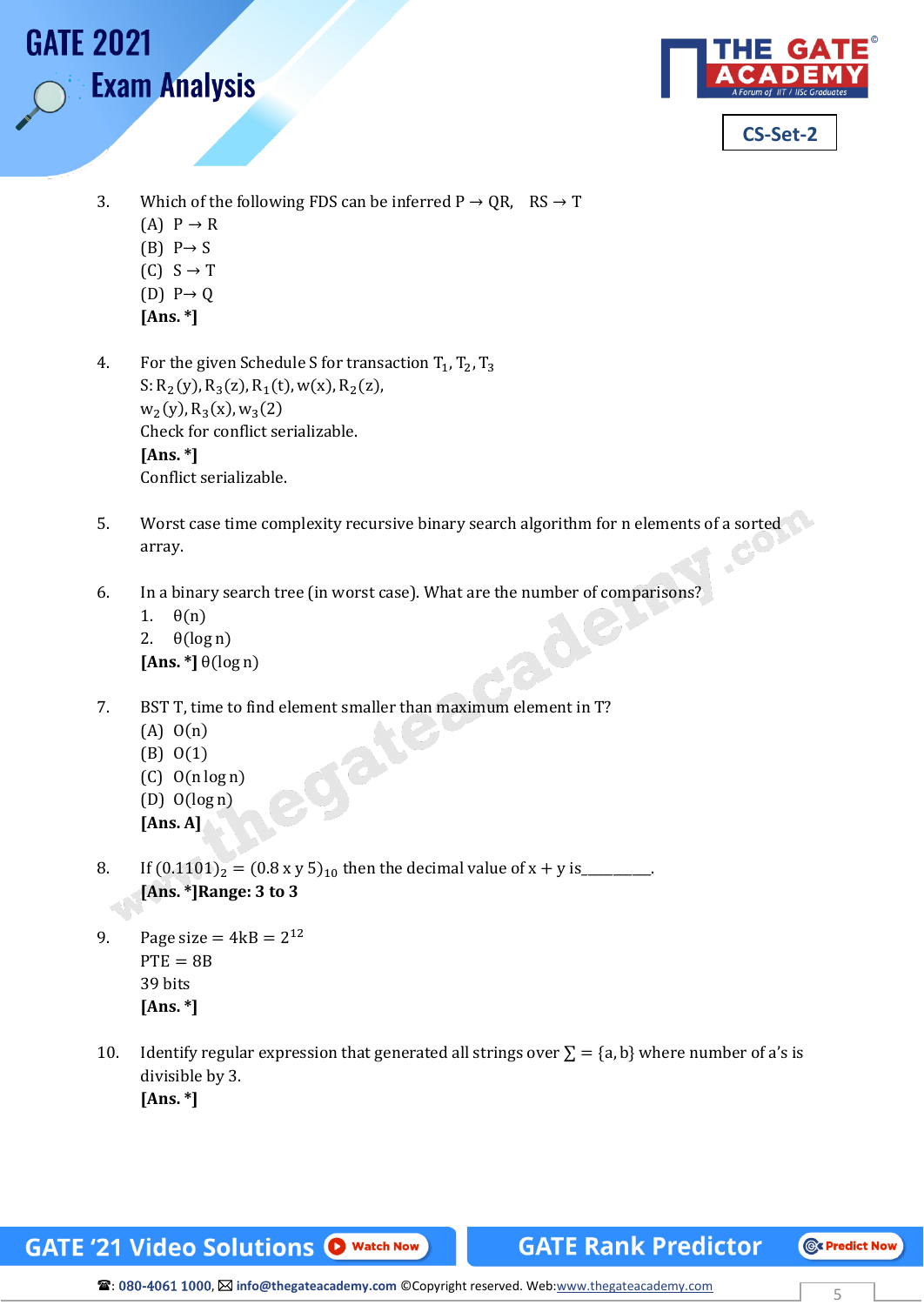



11. L<sub>1</sub> is reg, L<sub>2</sub> is CFL Which of the following is CFL?  $L_1 \cap L_2$ <br>  $\overline{L_1} \cap L_2$  is CFL L<sub>1</sub> ∪ L<sub>2</sub> is CFL L<sub>1</sub> ∩ L<sub>2</sub> is CFL  $L_1 L_2$  IS CFL

More Question Coming Soon



# **Share your key to Success**

Refer upto 5 buddies

**Refer Now** www.thegateacact





**a: 080-4061 1000,**  $\boxtimes$  **info@thegateacademy.com** © Copyright reserved. Web:www.thegateacademy.com 6